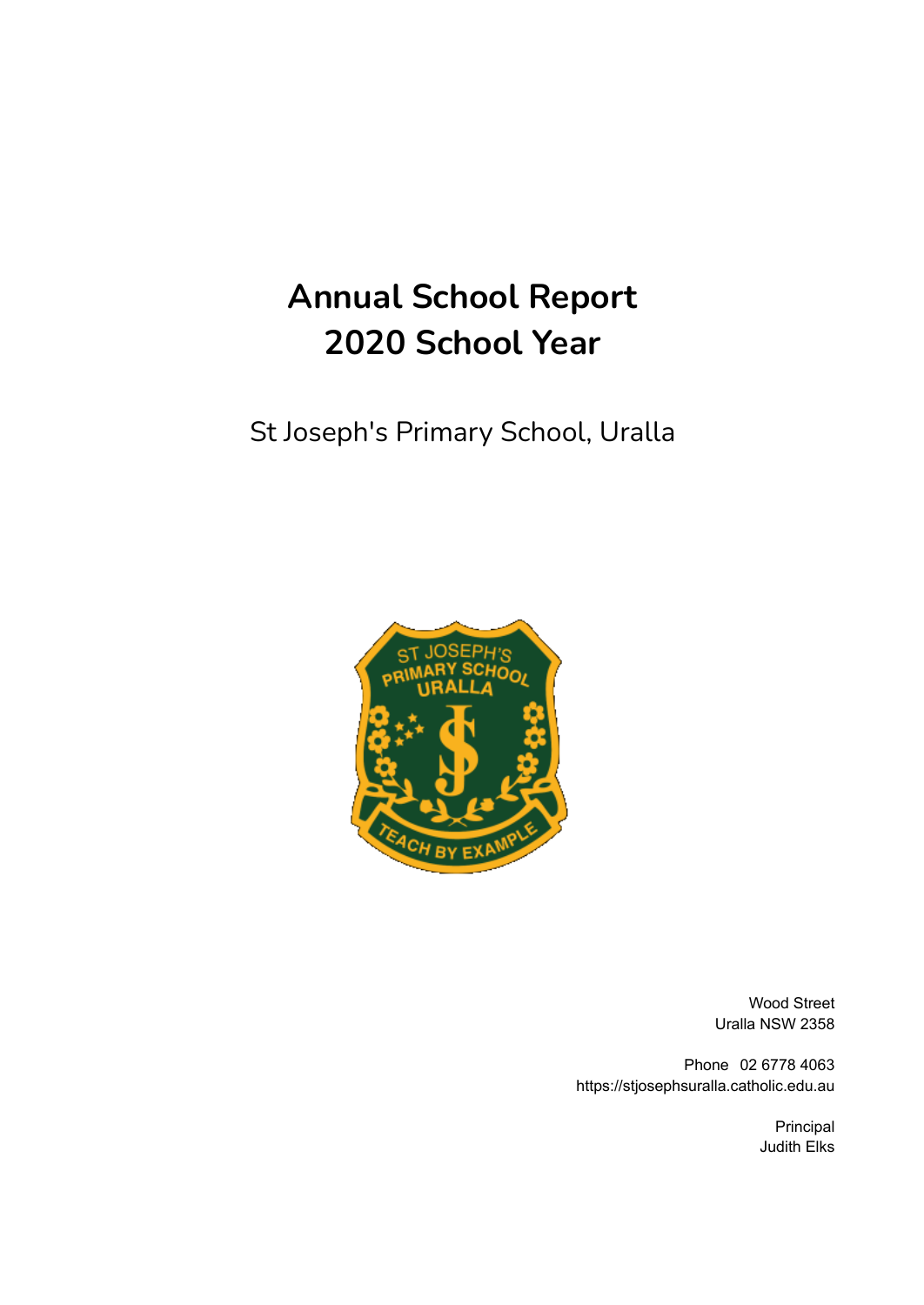#### **About this report**

St Joseph's Primary School is registered by the NSW Education Standards Authority (NESA) and managed by the Diocese of Armidale Catholic Schools Office (CSO), as the 'approved authority' for the Registration System formed under Section 39 of the NSW Education Act 1990.

The Annual Report provides the school community with fair, reliable and objective information about school performance measures and policies, as determined by the Minister for Education.

The report also outlines to the school community information about initiatives and developments of major interest and importance and the achievements arising from the implementation of the school Annual Improvement Plan.

The report demonstrates accountability to the Federal and State Government regulatory bodies, the parish and school community and the CSO. This report, approved by the CSO, monitors school processes to ensure compliance with all NESA requirements for Registration.

This report complements and is supplementary to school newsletters and other regular communications. It is available on both school and CSO websites by 30 June 2021 following its submission to NESA.

The contents of this report may be tabled for discussion at various parent forums, including the School Advisory Council meetings and all information is public.

Further information about the school or this report may be obtained by contacting the school on 02 6778 4063 or by visiting the school's website https://stjosephsuralla.catholic.edu.au.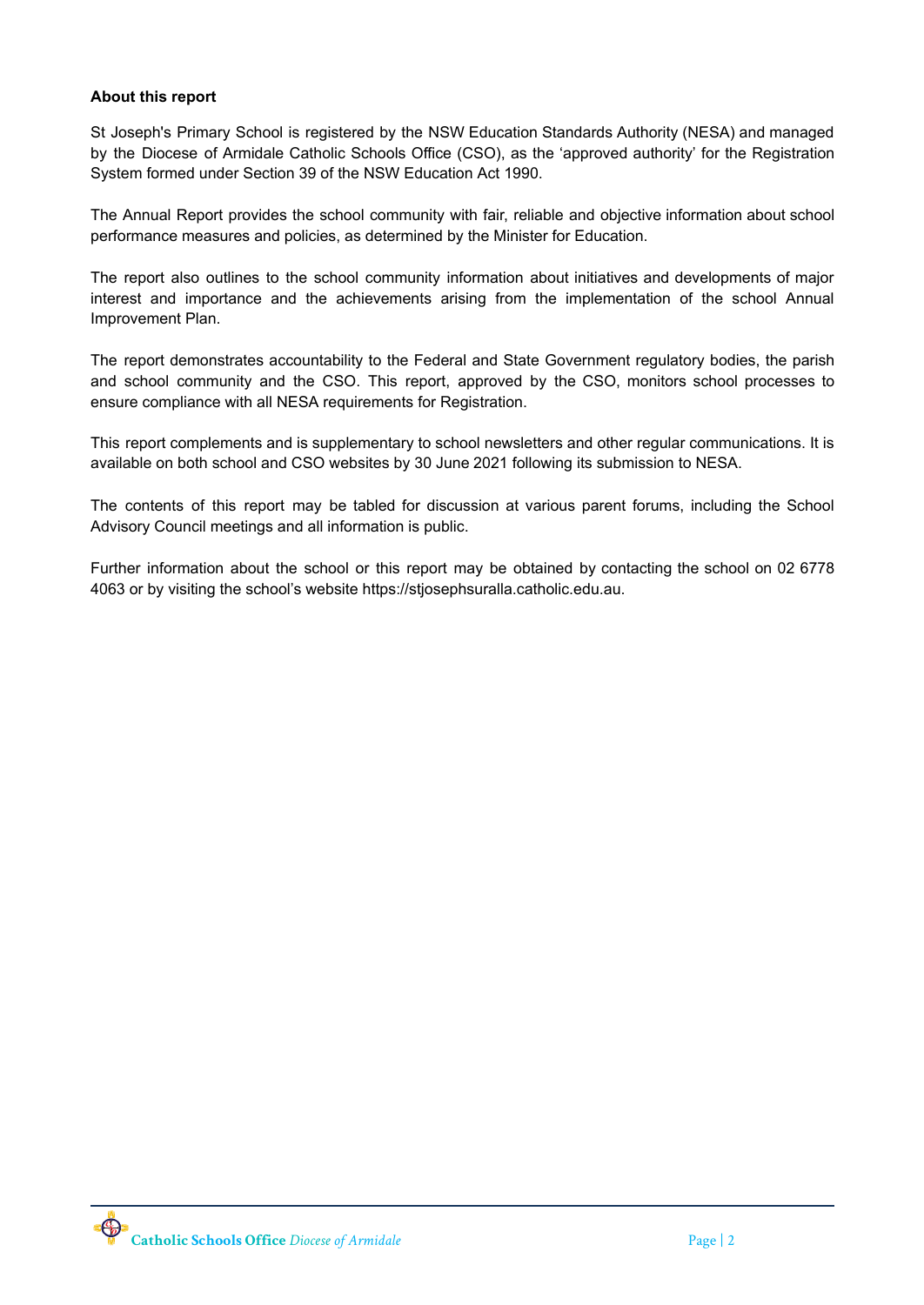#### **1.0 Messages**

#### **1.1 Principal's Message**

There were many people who assisted in the development of the school as a Catholic learning community. In particular, special thanks are extended to the parent body and the school staff for all their generous efforts. St Joseph's Primary School is indeed blessed to have such dedicated and enthusiastic people supporting the school.

St Joseph's Catholic Primary School is a small rural Catholic systemic co-educational school located in Uralla. St Joseph's was established by the Sisters of Saint Joseph in 1886. In that year, Mother Mary MacKillop (Saint Mary of the Cross) paid a visit to the school. Mother Mary wrote in her diary, on 29 April 1896, that she 'was very pleased with the school and children'.

St Joseph's is a vibrant Christ centred community well supported by the parish and parent body. The Gospel values, including faith, respect and service, guide and permeate all learning and behaviour. A high standard of education is provided for the students, strengthened by the teaching and example of Catholic faith and tradition. Students are encouraged to develop to their full potential in an inclusive and supportive climate of love, respect and acceptance.

Student engagement is the key to learning. Dedicated and enthusiastic teachers strive to ensure that student learning is both meaningful and inspiring. Children are exposed to an array of activities that encourages them to extend themselves in all Key Learning Areas of the curriculum. They develop values, skills and knowledge within an engaging and inspiring environment. Classrooms at St Joseph's are large, well resourced, flexible learning spaces that allow for 21st century learning to take place. Students have access to chrome books, iPads and Promethean boards to further support learning, allowing them to keep up to date with the ever changing world of technology.

Teacher capacity continues to be built in delivering the curriculum to students by working collaboratively to enhance a more flexible and engaging learning program. St Joseph's remains focused on the needs of each and every individual student, whilst adapting programs to promote maximum learning growth and well being.

Many extracurricular activities, that engage students and support the delivery of the NSW Syllabus, are included in the curriculum. These include the school Sheep Manure Business and the garden projects which not only beautify the school but also provide fresh vegetables for students to snack on. Many and varied visiting incursions and co-curricular and extra-curricular excursions are conducted. Specialist coaches are accessed to support the school sport program, enabling improved skill development for students.

The school values its place in the Uralla and wider community and in normal years, participates in a variety of local and diocesan cultural and sporting activities. Covid-19 restricted many activities during 2020.

St Joseph's operates a before and after school hours care service, Esteem Kids, located within the school grounds. This service supports families in providing care for students outside of school hours and is open to the Uralla community for all students K-6.

Judith Elks Principal

# **1.2 A Parent Message**

Parent involvement during 2020 took on a whole new meaning. With the COVID-19 restrictions in place, parents were not able to do all the usual things such as PT&F meetings, fundraising and social activities. Although we could not be physically present in the school we were "virtually" present during the remote learning from home while we helped our children with their lessons on line.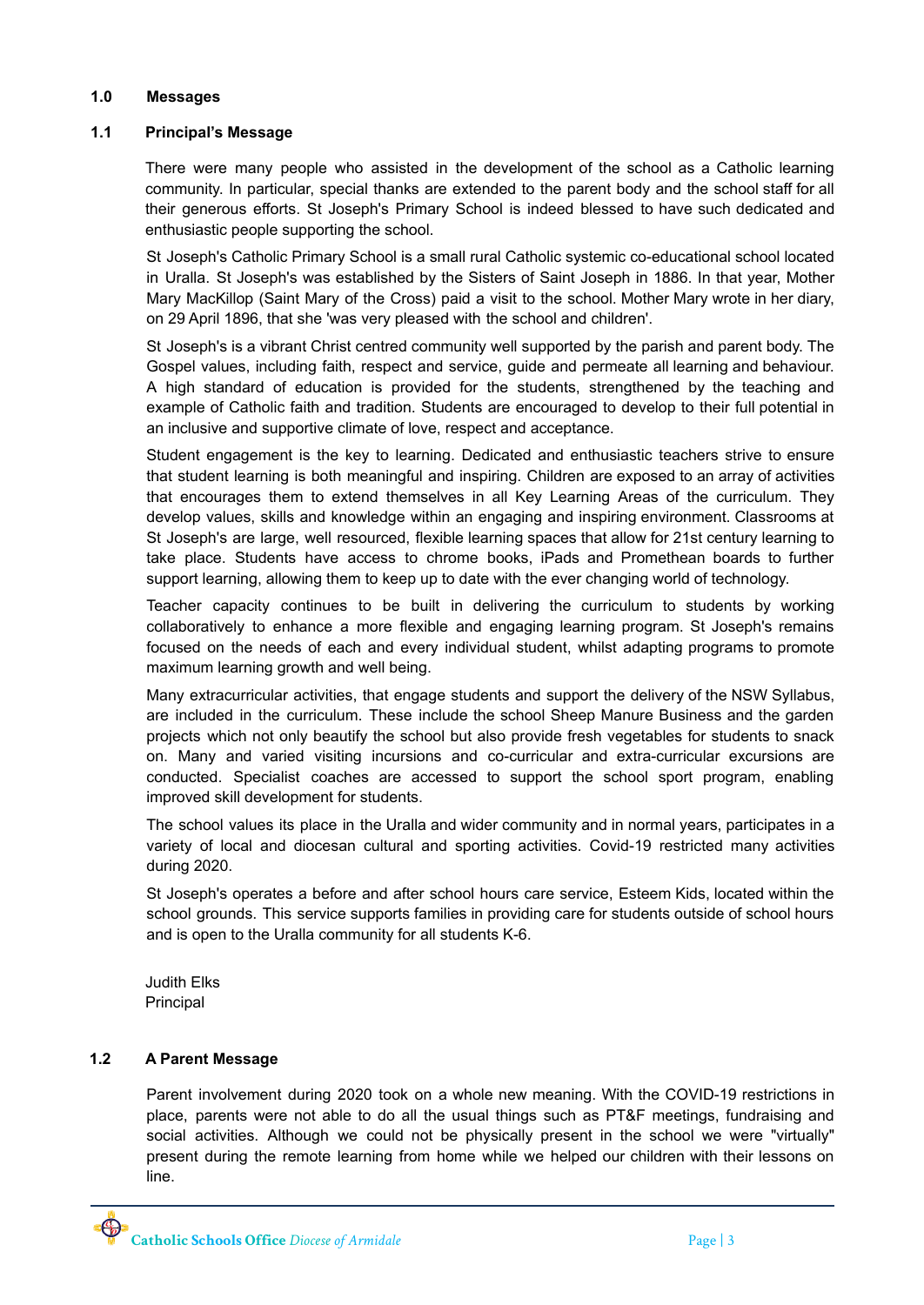Once the children returned to school, the usual parent engagement activities such as Book Week, Grandparents Day and the Easter Hat Parade were still unable to be physically attended by parents, but instead were videoed and links were provided for us to view. Other events had to be cancelled altogether.

We were unable to hold the street stall and annual fete this year, so fundraising ground to a halt, apart from the Christmas raffle. By the year's end we were able to attend the Annual Presentation Night, but had to work within the COVID restrictions, which meant there was not the usual gathering of families to celebrate the end of the year with the customary BBQ in the school grounds.

The PT&F would like to congratulate the school on being awarded the Roger O'Sullivan Memorial Award for Family, School and Community Partnerships. Applications for this award are drawn from across all schools within NSW and the ACT. This award acknowledges the strong partnership between the school and parents The PT&F are grateful for all the hard work that the teachers and Principal put in to provide the best possible school experience for our children under trying circumstances during 2020.

We are looking forward to a return to some form of "normal" in 2021, as we continue to support the school in whatever way we can.

Kristy Redmond President St Joseph's Primary School PT&F

#### **2.0 This Catholic School**

# **2.1 The School Community**

St Joseph's Primary School is located in Uralla and is part of the St Joseph's Parish which serves the communities of Uralla, Kentucky and Bundarra, from which the school families are drawn.

Last year the school celebrated 135 years of Catholic education.

The parish priest, Monsignor Edward Wilkes, is involved in the life of the school.

# **2.2 Catholic Life and Religious Education**

St Joseph's Primary School follows the Armidale Diocesan Religious Education Curriculum and uses the student text To Know, Worship and Love, as authorised by the Bishop of Armidale, Michael Kennedy.

The school continued to implement the core Catholic Principles and Values within all Key Learning Areas this year. The Opening School Mass was a great way to start the new school year asking for God's blessing and guidance for the year ahead. During this Mass, the School Leaders for 2020 were inducted and received their badges. The whole school normally attends Mass each Friday morning, however, due to COVID-19, students were unable to attend during Terms 2 and 3. When able to attend, each class took it in turn to prepare the readings and participate in the procession of the gifts. Students in Years 3-6 were invited to altar serve at the school Mass as well as weekend masses. They also participated during Mass by reading, taking up the offertory or singing in the choir. Parents and friends were invited to attend the weekly school Mass. Special liturgies and/or masses were celebrated at other significant times throughout the year. These included Ash Wednesday, Holy Week, the feast of St Joseph, Advent and the end-of-year Graduation Mass.

Catholic Principles and Values (CPV) underpin all that is done in Catholic schools. These principles and values were explicitly taught in every Key Learning Area this year. Through the teaching of the CPV students develop a world view that focuses on God and his desire for us to create a world where everyone is cared for and respected. This included a commitment to look after the environment.

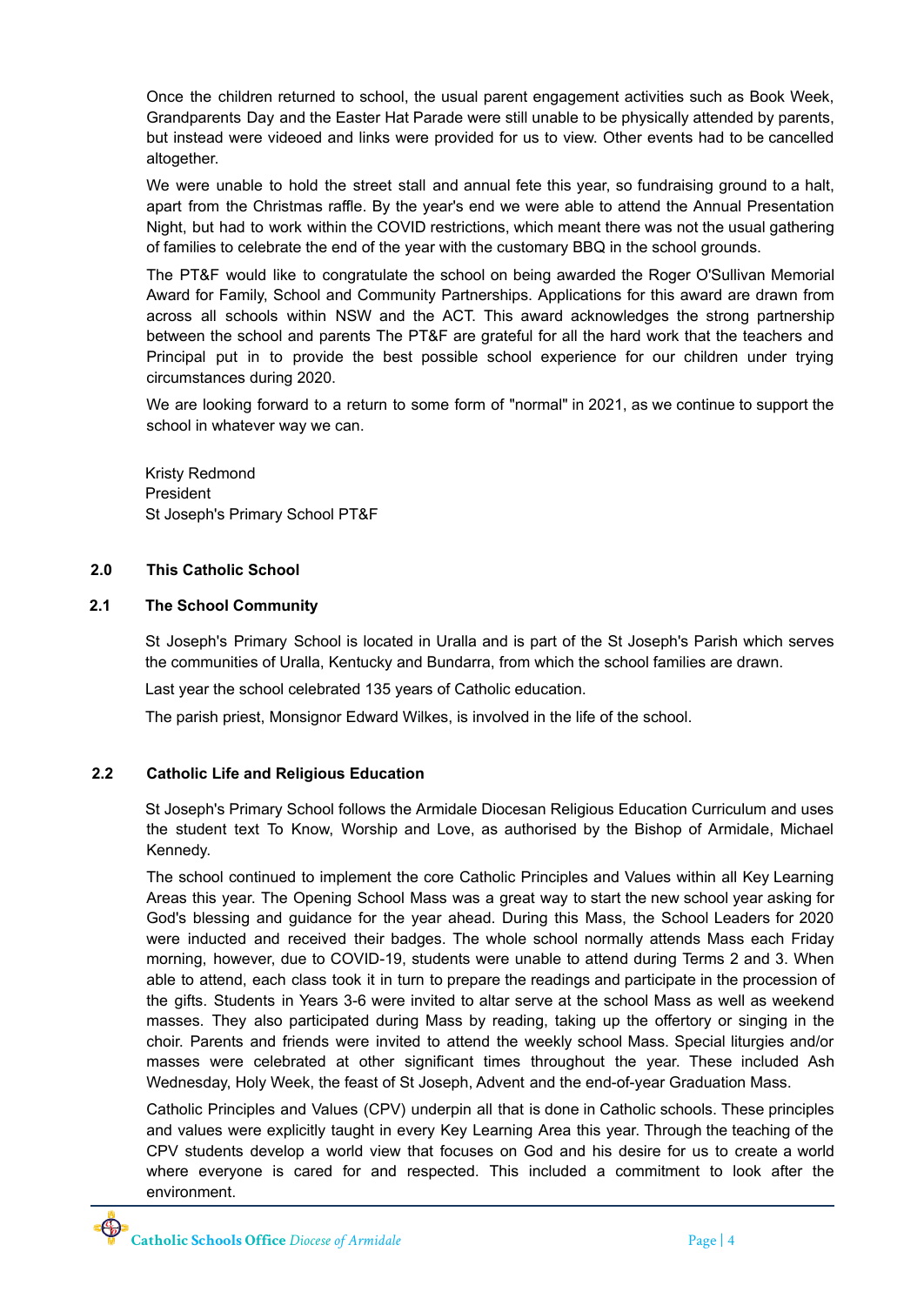Students were encouraged, through their lessons, to reach out and help those in need by active participation in such things as the Charitable Works and Catholic Mission fundraisers and by being members of the MiniVinnies group.

Students in Year 6 in Catholic schools in the Diocese of Armidale undertake the Diocesan Religious Education (RE) Test annually. The test consists of fifty multiple-choice questions.

Results of the test are analysed by teachers and are used to inform teaching and learning in Religious Education.

| Our School's average result (as a mark out of 30) |    |  |  |  |
|---------------------------------------------------|----|--|--|--|
| Year 6                                            | 18 |  |  |  |

# **2.3 School Enrolment**

St Joseph's Primary School caters for children from Years K to 6. The following table indicates the student enrolment characteristics:

|               | Year K | Year 1 | Year 2 | Year 3 | Year 4 | Year 5 | Year <sub>6</sub> | <b>TOTAL</b><br>2020 | <b>TOTAL</b><br>2019 |
|---------------|--------|--------|--------|--------|--------|--------|-------------------|----------------------|----------------------|
| <b>Male</b>   | 3      | 5      | 0      | 0      | 2      |        | 3                 | 14                   | 12                   |
| Femal<br>e    | 2      | 0      | 2      | 2      | 3      | 2      | 5                 | 16                   | 18                   |
| <b>Totals</b> | 5      | 5      | 2      | 2      | 5      | 3      | 8                 | 30                   | 30                   |

#### **2.4 Student Attendance**

In order for students to reach their full potential, it is important that they attend school regularly. Whilst it is the parents' legal duty to ensure their children attend school regularly, school staff as part of their duty of care, monitor attendance each day. The class roll is marked every day and rolls are checked each week by the Principal or their delegate. The school uses the attendance coding system adopted in all NSW schools. Unexplained absences are followed up promptly by staff. Parents are requested to provide a satisfactory explanation for an absence by means such as a written note, telephone call, sms message or email to the school preferably on the first day of absence, and certainly within seven days. The Principal is made aware of sustained student absences or absences reflecting a pattern. In these situations, the Principal or delegated staff member contacts the parent/guardian. Parents are encouraged to arrange medical and other necessary appointments outside school hours. Prolonged periods of absence occur from time-to-time for various reasons. In these cases, students and their parents meet with the Principal to discuss the leave request.

The average student attendance rate for the school during 2020 is shown in the following table.

|                                                                | Year K | Year 1 | Year <sub>2</sub> | Year 3 | Year 4 | Year 5 | Year 6 | All<br>Years |
|----------------------------------------------------------------|--------|--------|-------------------|--------|--------|--------|--------|--------------|
| Average<br><b>Student</b><br><b>Attendance</b><br><b>Rates</b> | 93.0%  | 92.0%  | 80.0%             | 91.0%  | 92.0%  | 95.0%  | 86.0%  | 89.9%        |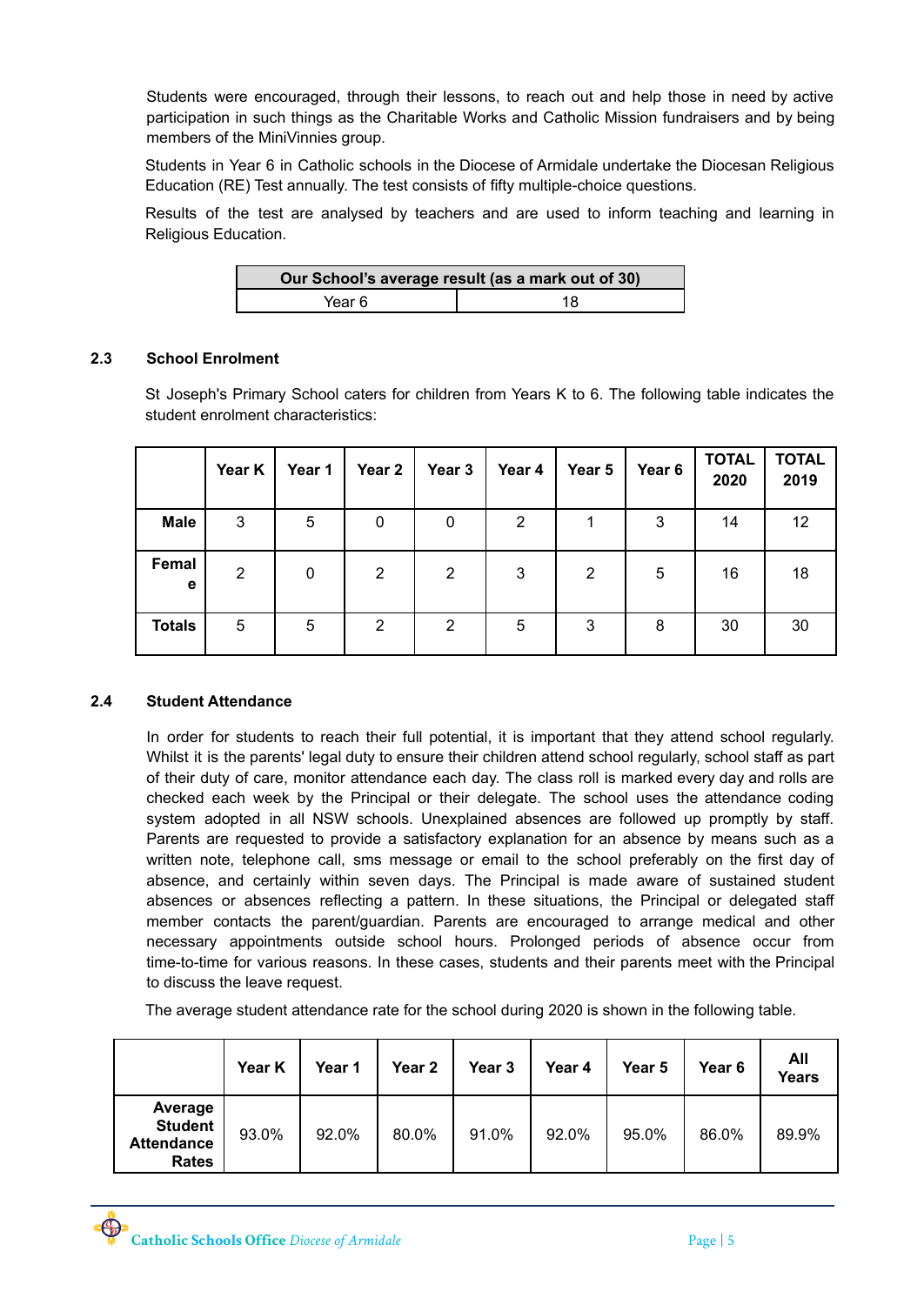#### **Managing Student non-attendance**

Regular attendance at school is essential if students are to maximise their potential. The school, in partnership with parents, is responsible for promoting the regular attendance of students. While parents are legally responsible for the regular attendance of their children, school staff, as part of their duty of care, monitor part or whole day absences.

School staff, under the Principal's leadership, support the regular attendance of students by:

- providing a caring teaching and learning environment which fosters students' sense of wellbeing and belonging to the school community;
- monitoring engagement of individual students in their learning and identifying strategies to enhance engagement;
- maintaining accurate records of student attendance;
- recognising and rewarding excellent and improved student attendance;
- implementing programs and practices to address attendance issues when they arise.

The Principal is responsible for supporting the regular attendance of students by ensuring that:

- parents and students are regularly informed of attendance requirements and the consequences of unsatisfactory attendance;
- all cases of unsatisfactory attendance and part or full day absences from school are investigated promptly and that appropriate intervention strategies are implemented;
- intervention strategies for students with unsatisfactory attendance may include academic case management, social case management, referral to counselling and parent/carer involvement;
- the Director of Catholic Schools or designated Catholic Schools Office Armidale officer is provided with regular information about students for whom chronic non-attendance is an issue and for whom previous strategies have failed to restore regular attendance.

When the Catholic Schools Office Armidale is notified of a student for whom chronic non attendance is an issue and previous strategies have failed, the Principal and the School Consultant will convene a meeting with the family, the student, and other agencies if required, to develop a Return to School Plan.

|                | <b>Teacher Qualifications / Staff Profile</b>                                         | <b>Number of Teachers</b> |  |  |
|----------------|---------------------------------------------------------------------------------------|---------------------------|--|--|
| $\mathbf{1}$ . | Those teachers at the NESA Teacher Accreditation<br>Provisional or Conditional level. | 0                         |  |  |
| $\mathcal{P}$  | Those teachers at the NESA Teacher Accreditation<br>Proficient level.                 | 4                         |  |  |
| $\mathbf{3}$   | Those teachers at the NESA Teacher Accreditation<br>Highly Accomplished level.        | 0                         |  |  |
| 4 <sup>1</sup> | Those teachers at the NESA Teacher Accreditation<br>Lead level.                       | 0                         |  |  |
| 5.             | Teachers with recognised qualifications to teach<br>Religious Education.              | 3                         |  |  |
| 6.             | Number of staff identifying as Indigenous employed at<br>the school.                  |                           |  |  |
| 7 <sub>1</sub> | Total number of non-teaching staff employed at the<br>school.                         | 4                         |  |  |

# **2.5 Staff Profile and Teacher Standards**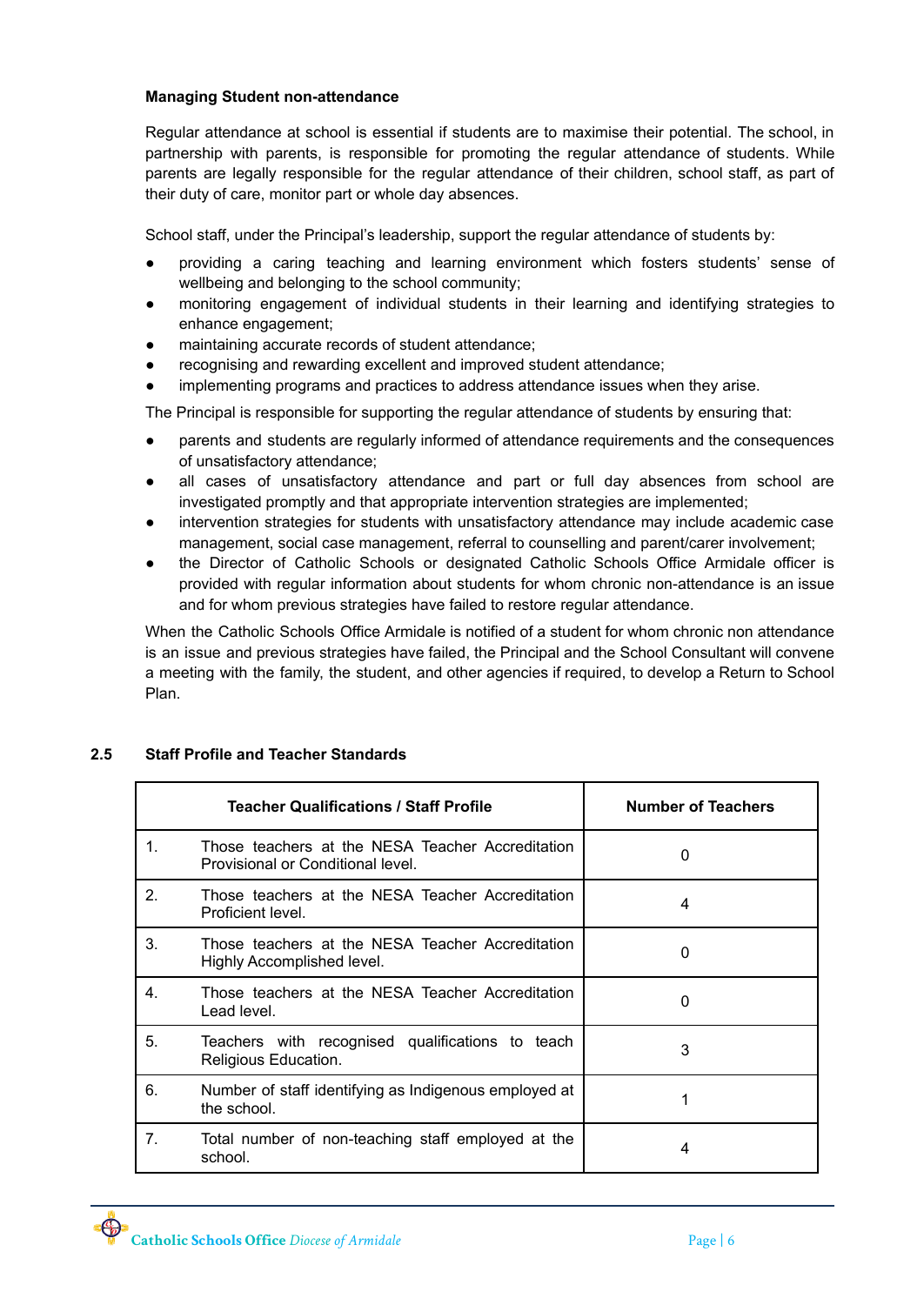# **2.6 Initiatives Promoting Respect and Responsibility**

The school ensures that at every available formal and informal opportunity the values of respect and responsibility are promoted. We want every student to understand and appreciate that they are part of both the school and the local community. The school models and teaches students about respect and responsibility in a number of ways:

- St Joseph's continually promotes respect and responsibility as part of its culture and beliefs as a Catholic school. These permeate throughout the curriculum and all aspects of school life.
- Bounce Back! is a preventative whole-school social and emotional learning program which supports the school and teachers in their efforts to promote positive mental health and wellbeing in the students. It provides them with the skills needed to act resiliently when faced with challenges and adversity. The program focuses on classroom strategies and activities that teach students positive social and emotional skills or 'life skills', with a strong emphasis on resilience and wellbeing. The implementation of the Bounce Back! program by St Joseph's enabled students and staff to have a framework from which students could articulate ways of dealing with situations and to build their resilience.
- Student Leadership forms a major part of the culture of Respect and Responsibility that makes up the caring climate within the school. St Joseph's actively promotes Gospel values, with respect and responsibility being a core element. Student leaders act as great role models for younger students and accept responsibility for specific tasks around the school.
- Students are actively engaged in negotiating school rules that reflect the rights and responsibilities of all students and staff. These are routinely reinforced with positive feedback and restorative practices in order to build respectful relationships. School and class awards are used to formally promote these values.
- St Joseph's encourages a three-way partnership between parent, student and teacher. This effective partnership is based on mutual trust and respect, and shared responsibility for the education of the child at school. Parents are encouraged to have an active involvement in all areas of their child's education. Through this partnership, positive outcomes for the child can be achieved.
- When able, the school participates in important community commemorations such as ANZAC Day, Remembrance Day and NAIDOC week reflecting on important cultural values and beliefs, with a Catholic perspective.

#### **2.7 Parent, Student and Teacher Satisfaction**

The opinions and ideas of parents, students and teachers are valued and sought. Their suggestions are incorporated into planning for and achieving improved outcomes for students. This year, the School has used a variety of processes to gain information about the level of satisfaction with the School from parents, students and teachers.

#### **Parent Satisfaction**

Parents were again very happy with the school and their positive comments were very affirming. They clearly articulated their support of the friendly, warm and caring staff and parents. Parents indicated that they like the personal care, attention and genuine interest the staff show towards their children and that their children are happy to come to school each day. They commented on the dedication of the staff towards the education of students and the individual learning opportunities that each child is offered. Comments were made on the excellent communication between home and school and how staff were available and approachable and when issues arose, they were always swiftly dealt with. They are pleased with the school facilities, the classroom set up and the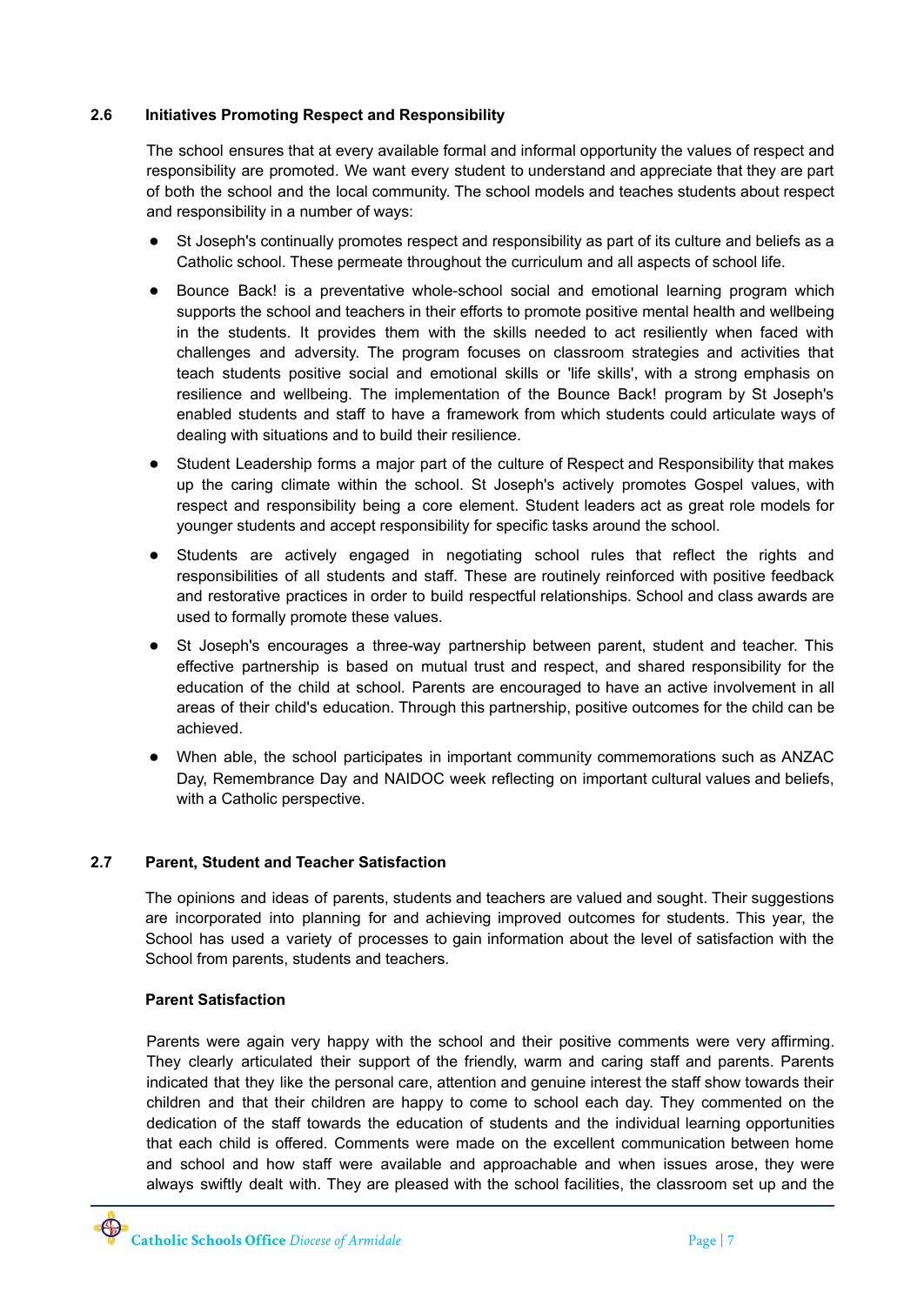child friendly technology. Aspects they would like improved is the provision of more car parking and an interactive outdoor educational space.

#### **Student Satisfaction**

An independent organisation was engaged to survey students' level of satisfaction with regard to six key areas of the school. From the survey, students identified three key aspects of the school that they found very satisfactory. These being:

- Teachers make learning fun and help us when we need it.
- All students are friendly and kind to each other and we all feel included.
- Everyone is accepted for who they are and that there is plenty of technology resources.

If there was one thing they could improve about the school, it would be to have more children with whom to share it.

#### **Staff Satisfaction**

An independent organisation was engaged to survey teachers and general staff with regard to their level of satisfaction of the school. Staff indicated that this is a school where all members (students, staff and parents) are happy, cared for, valued and respected. The facilities are very good and staff have access to all the resources and professional support they need to do their job well. The underlying strength of the school is the ability of the staff to work collaboratively as a high functioning team in order to deliver a challenging, engaging and supportive learning environment. The staff would also like to see an increase in the number of students enrolled.

#### **3.0 Teaching and Learning**

#### **3.1 School Curriculum**

The school provides an educational program based on and taught in accordance with the NESA syllabuses for Primary Education. The Key Learning Areas (KLAs) are English, Mathematics, Science and Technology, Human Society and its Environment, Creative Arts and Personal Development, Health and Physical Education. In addition, the school implements the curriculum requirements of the Catholic Schools Office Armidale.

Religious Education in Catholic schools is a mandatory KLA included in the curriculum for students in each year group. St Joseph's Primary School is committed to providing a quality education that meets the needs of all students.

St Joseph's Primary School strives to cater for individual differences by making adjustments where needed. Various pedagogical practices and digital technology tools allow staff to cater for the different learning styles and abilities of each and every student. A whole-school focus on making learning explicit for students by describing the learning intentions and success criteria for lessons, has better-enabled students to meet their learning goals. These adjustments were especially evident during COVID-19, when education delivery was modified so as to continue catering for students' educational needs and maintaining educational outcomes.

Indigenous perspectives were celebrated, acknowledged and integrated into all curriculum areas.

The Diocesan Literacy Enhancement Strategy continued this year with the purpose of supporting targeted students in the Infants classroom. Across the whole school, teachers implemented small-group and individualised instruction in order to support the learning of all students. All students within the school made substantial progress.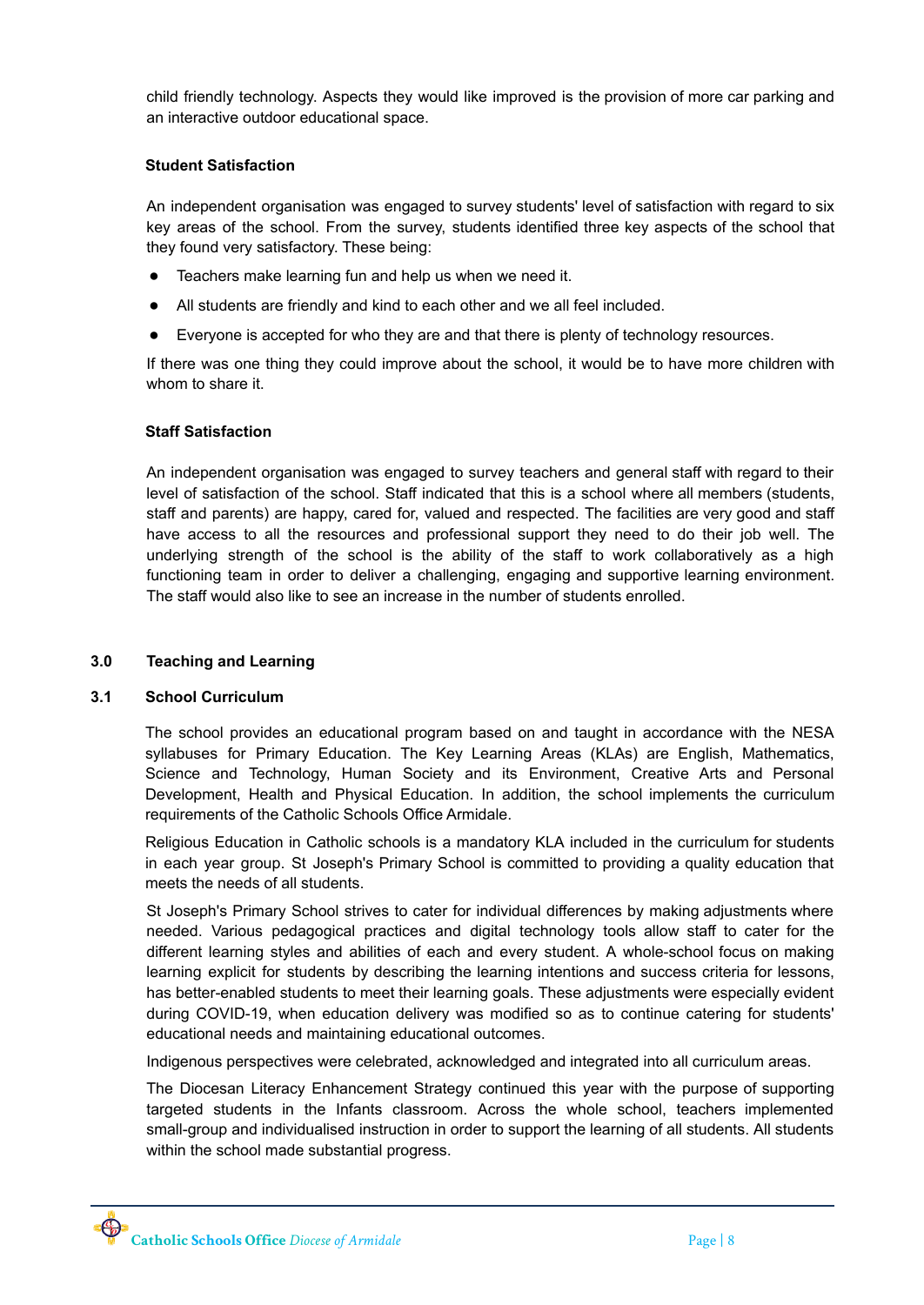Professional Learning Team Meetings continued with the aim to improve planning, programming and pedagogy with an evidence-based approach using student data and contemporary research. Throughout the year, Professional Development opportunities were provided to all staff to support them in the delivery of the curriculum and examining ways of improving the pedagogy within the classroom.

Whilst COVID-19 restricted many activities, sporting and cultural opportunities were offered to students when government guidelines permitted.

# **3.2 Student Performance in National Testing Programs**

#### **3.2.1 NAPLAN**

There are no NAPLAN results to report in 2020 as a result of the decision by the Australian Government for students not to participate in the NAPLAN Assessments due to the circumstances of the Covid-19 Pandemic.

# **3.3 Teacher Professional Learning**

The ongoing professional development of each staff member is highly valued. Professional learning can take many forms including whole school staff days, subject specific in services, meetings and conferences and a range of professional learning programs provided by the Catholic Schools Office Armidale. The school takes responsibility for planning, implementing, evaluating and tracking of its staff professional learning and individual staff members take responsibility for their ongoing professional development.

All teachers have been involved in professional learning opportunities during the year related to improving student outcomes.

| <b>Staff Professional Learning Activity</b> | <b>Date</b> | <b>Presenter</b>     |
|---------------------------------------------|-------------|----------------------|
| <b>RE Retreat Day</b>                       | 20/07/0020  | <b>Kerry Steller</b> |
| BIG Write and VCOP / Criterion Scales       | 18/03/0020  | Judy Elks (LOP)      |
| BIG Write and VCOP / Criterion Scales       | 27/05/0020  | Judy Elks (LOP)      |
| Compass training                            | 23/03/0020  | Kim Kliendienst      |
| Maths K-6 SENA framework                    | 19/02/0020  | Sandie Walker        |
| Maths K-6 SENA framework                    | 12/08/0020  | Sandie Walker        |

Whole staff development day professional learning activities in 2020 were:

#### **4.0 School Policies**

#### **4.1 Enrolment Policy**

The Diocese of Armidale adheres to the policy as endorsed by the Bishops Commission for Catholic Schools 'Enrolment Policy' of Students in the Catholic Systemic Schools of the Diocese of Armidale*.* The Catholic Schools Office Armidale monitors the implementation of this policy. The policy has been developed in the context of government and system requirements. Children from families who are prepared to support the ethos and values of the Catholic Church may be considered eligible for enrolment. A pastoral approach is adopted for parents experiencing genuine difficulty with the payment of fees.

This school does not have any enrolment policies or support documents in addition to the Bishops Commission for Catholic Schools 'Enrolment Policy' for schools in the Diocese of Armidale. This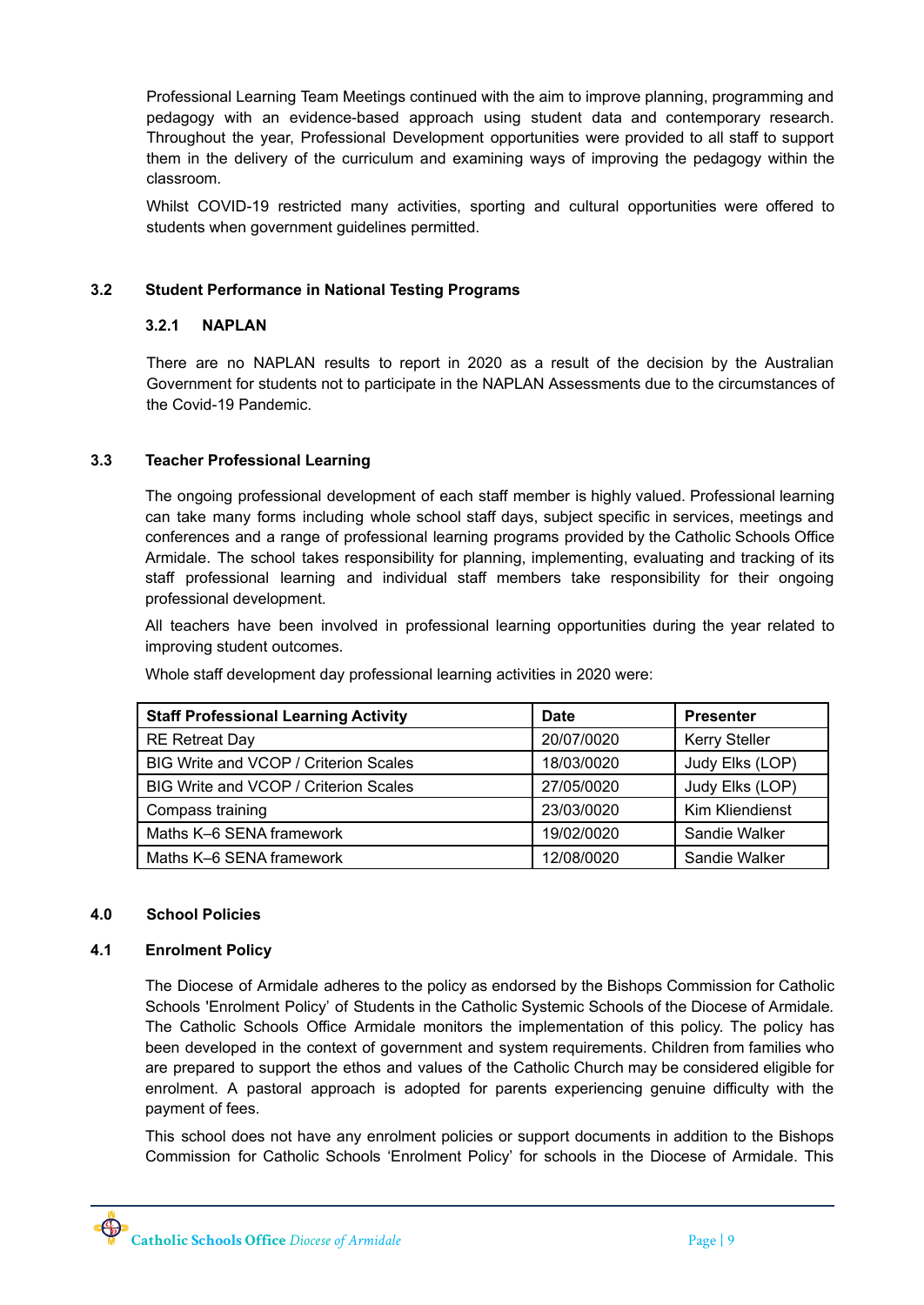policy is available on the school's website *https://stjosephsuralla.catholic.edu.au* and the Armidale Catholic Schools Office [website.](https://www.arm.catholic.edu.au)

#### **4.2 Pastoral Care Policy**

Jesus Christ and his teachings are the basis of all that occurs at St Joseph's Primary School. Christ's teachings therefore should relate to how staff develop student self-discipline. The school community believes in a holistic approach to individual development. Such an approach aims to develop the intellectual, physical, emotional, social, aesthetic, moral and spiritual dimensions of a child. Staff aim to bring this about in the school by promoting self-worth and by encouraging each individual to answer to one's self for one's own actions.

All people attending St Joseph's Primary School have the right to be treated:

- justly
- respectfully
- fairly

*No changes were made to the 'Pastoral Care Policy' this year.*

*The full text of the school's 'Pastoral Care Policy' may be accessed on the school's website https://stjosephsuralla.catholic.edu.au or at the administration office.*

#### **4.3 Student Discipline Policy**

Corporal punishment is expressly prohibited in this school. The school does not sanction administration of corporal punishment by school persons and non-school persons, including parents, to enforce discipline in the school.

*No changes were made to the 'Student Discipline Policy' this year.*

*The full text of the school's 'Student Discipline Policy' may be accessed on the school's website https://stjosephsuralla.catholic.edu.au or at the administration office.*

#### **4.4 Bullying Prevention and Intervention Policy**

The Catholic Schools Office, Armidale has established a 'Bullying Prevention and Intervention Policy' which is implemented by the school and all systemic schools in the Diocese. It provides a framework for school communities to work together to prevent and address issues of student bullying, in order to build respectful relationships that respond effectively and sensitively to the needs of each person. The Catholic Schools Office (CSO) monitors the implementation of this policy.

*No changes were made to the 'Bullying Prevention and Intervention Policy' this year.*

*The full text of the school's 'Bullying Prevention and Intervention Policy' may be accessed on the school's website https://stjosephsuralla.catholic.edu.au, the administration office or on the CSO website.*

#### **4.5 Complaints Handling Policy and Guide**

The Diocese of Armidale has established a 'Complaints Handling Policy and Guide' which is implemented by this school. The rationale for this policy is that within the reality of the schooling experience, it is recognised that, from time to time, misunderstandings and differences of opinion will occur, and that these need to be resolved satisfactorily. Addressing such matters within a framework of dignity, respect and truth can provide powerful opportunities to model the love of Christ in the reality of the contemporary world. The Catholic Schools Office monitors the implementation of these policies.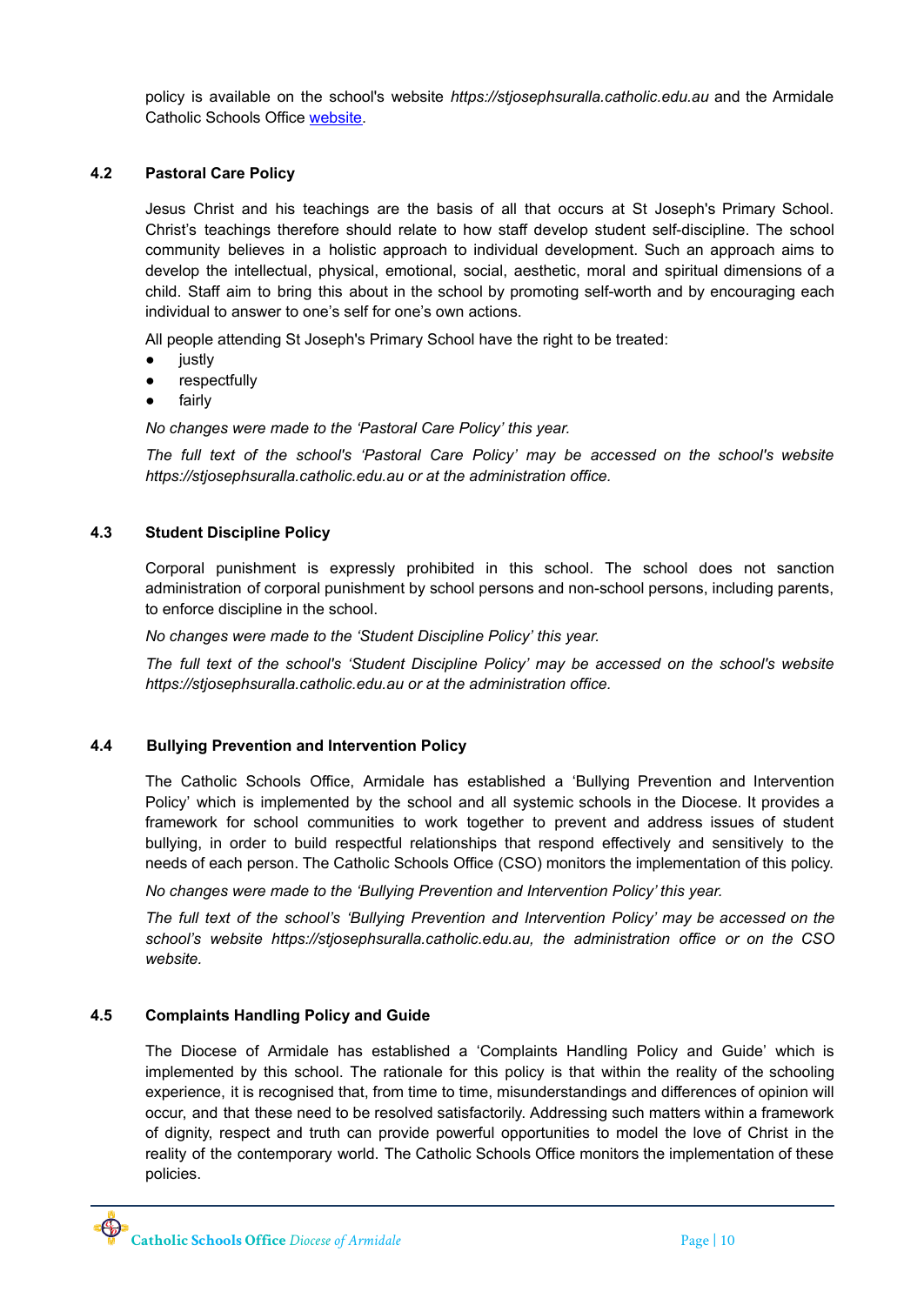*No changes were made to the 'Complaints Handling Policy and Guide' this year.*

*The full text of the school's 'Complaints Handling Policy and Guide' may be accessed on the school's website https://stjosephsuralla.catholic.edu.au or the administration office.*

#### **5.0 School Review and Improvement**

Each year, the school develops an Annual Improvement Plan indicating the intended key improvements for student learning outcomes. The plan is drawn from the school's Strategic Improvement Plan and informed by the Catholic Schools Office Annual Improvement Plan. The school engages in an annual evidence-based evaluation of its effectiveness against these external standards in collaboration with the Schools Consultant.

| Key Goals Achieved and Implemented in 2020                                                                                            | Key Goals for 2021                                                                                                                                                                              |  |  |
|---------------------------------------------------------------------------------------------------------------------------------------|-------------------------------------------------------------------------------------------------------------------------------------------------------------------------------------------------|--|--|
| For all staff, students and parents know CPV<br>and all staff and students are able to articulate<br>them.                            | Collaborative Professionalism<br>$\bullet$<br>through collaborative professionalism,<br>aim to improve pedagogy, build teacher                                                                  |  |  |
| All students demonstrated expected growth in<br>Mathematics.                                                                          | capacity and improve students' learning<br>outcomes.                                                                                                                                            |  |  |
| Improved student writing through VCOP and<br>Write. All students demonstrated<br>Bia<br>developmentally appropriate growth in writing | Wellbeing - continue to create an<br>$\bullet$<br>authentic Catholic community of care in<br>which the wellbeing of all is a priority.                                                          |  |  |
| (VCOP / Big Write Criterion Scales)                                                                                                   | Great Learning and Teaching — through<br>$\bullet$<br>Organic Learning,<br>provide<br>a<br>new<br>methodology that focuses<br>all<br>on<br>students and teachers becoming lifelong<br>learners. |  |  |

#### **6.0 Financial Information**

Catholic schools are accountable for all monies received. Each year, the Diocese of Armidale Catholic Schools Office submits to the Commonwealth Government a financial statement on behalf of the parish primary schools, K-10 schools and secondary colleges. This statement details the income and expenditure of each school. In addition, the financial accounts for each school and for the Catholic Schools Office are audited annually.

A visual summary of the income and expenditure reported to the Commonwealth Government for 2020 is presented below: